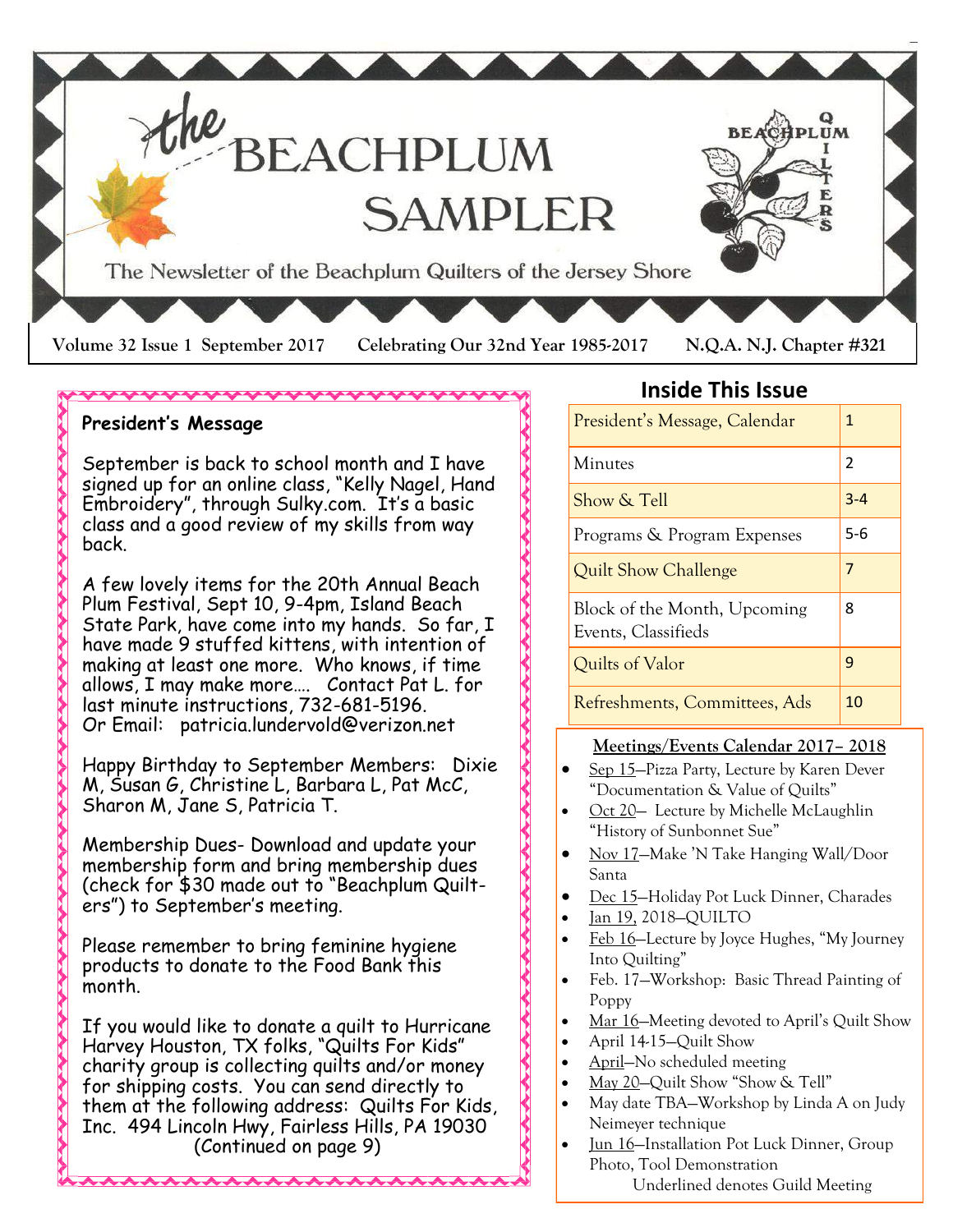### **Minutes of June 16, 2017 Meeting**

Pot Luck supper and group photo taken before meeting commenced.

Meeting called to order at 7:20 pm by President, Laurie S. Welcome given to all members and one guest.

**Quilt Block Attendance Card** – Gift cards to Mouse Creek Quilt Shop won by Cathy S., Nancy W., Pat McC.

Motion made to accept the May minutes by Kathleen C. Seconded by Kristen A. Passed.

**Treasurer's Report** – Beginning balance - \$10,238.39. Receipts - \$150.00. Expenses - \$1,545.68. Ending balance - \$8,842.71. Motion made to approve Treasurer's report by Dona S. Seconded by Joyce W. Passed.

**Quilt Show Report** – reminder that there will be a meeting for committee chairs at Kathleen C's home on July 18th at 6:30 pm.

**Raffle Quilt** – Dona S. and Pam G. showed a section of the quilt.

**Membership** – early sign up encouraged.

**Charity Quilts** – 40 quilts donated to Quilts for Kids, 14 to Hope Center, 4 held for Island Beach.

- Thank you gift given to Marcia G. for quilting charity quilts.
- Winner of most charity quilts donated Jane S.
- New chair Pat T. or Jeannette M.
- Possible site for next year's donations Living Word Baptist Church

**Program –** Charades game postponed.

**Old Business/New Business** – Suggestions made for Raffle Basket themes for Quilt Show – Babies, Women's Accessories, Wine and Chocolate, Gardening, Quilting, Italian, Wine and Cheese. - Pat L. announced that we are able to sell raffle tickets at Island Beach State Park on September  $10^{\text{th}}$ . - Makerfest on October 14<sup>th</sup> at the Toms River High School North Arena - to demonstrate quilting and encourage younger people to quilt. Laurie S., Dina N., Kristin A. and daughter Hannah to attend.

**Block of the Month –** Winners of completed BOM quilts – Connie S., Ann B., Mary Lou GB. – Next year's BOM theme will be "Butterflies and Flowers". Laurie S. to send out email blast for September with more information. If you wish to participate further, please let Mary Lou GB. know.

**Door Prizes –** won by Anita F., Erma H., Mary Lou GB.

**Show and Tell –** Many beautiful quilts were displayed by our talented members.

Meeting adjourned at 8:45 pm.

Respectfully submitted by Kim G. (with thanks to Erma H. for taking the minutes in my absence)

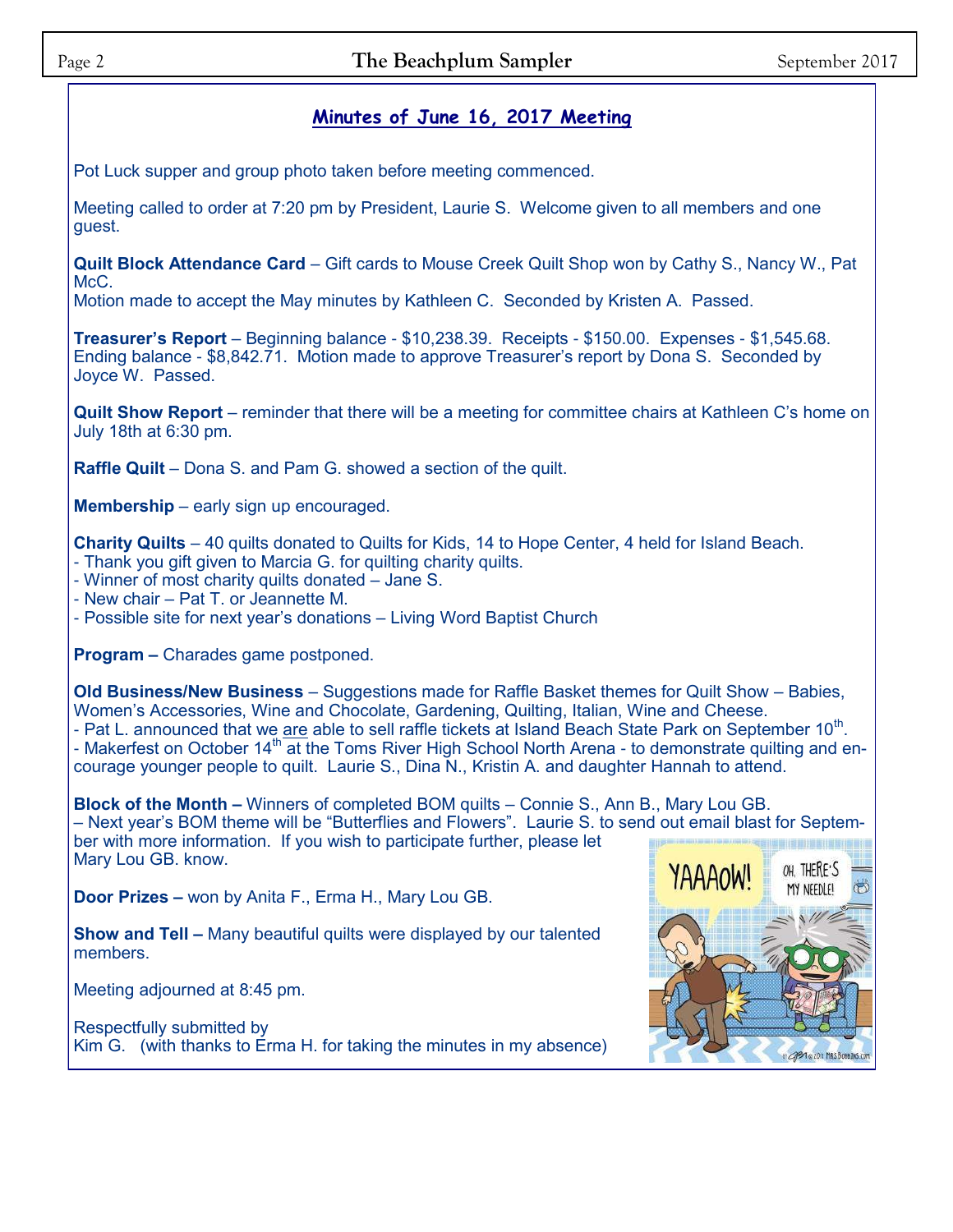Page 3 **The Beachplum Sampler** September 2017

## Show & Tell June 2017

- Kathleen C—My sister's quilt (birthday) and two placemats
- Barbara E—Rainbow quilt for daughter
- Pat L—Nineteenth century affair
- Pat McC—Two charity quilts
- Shirley M—Stack 'n whack and beehive hexie (for small quilt auction
- Pamela G—Work in progress: shop hop table runner, "Dragonflies in Flight"
- Pat T—Charity quilt
- Laurie V.S.—Workshop quilt
- Dina N—Miscellaneous
- Jane S—UFO stack 'n whack and oriental panel for granddaughter
- Joyce W—Small quilt for quilt show and small quilt for Beachplum Festival
- Kristin A—Mini origami pinwheels
- Janet P-Charity quilt
- Debbie P—Charity quilt
- Mary Lou GB—Tee shirt quilt for grandson
- Nancy W—Two-sided graduation quilt in progress
- Dona S—Raffle quilt (in progress)

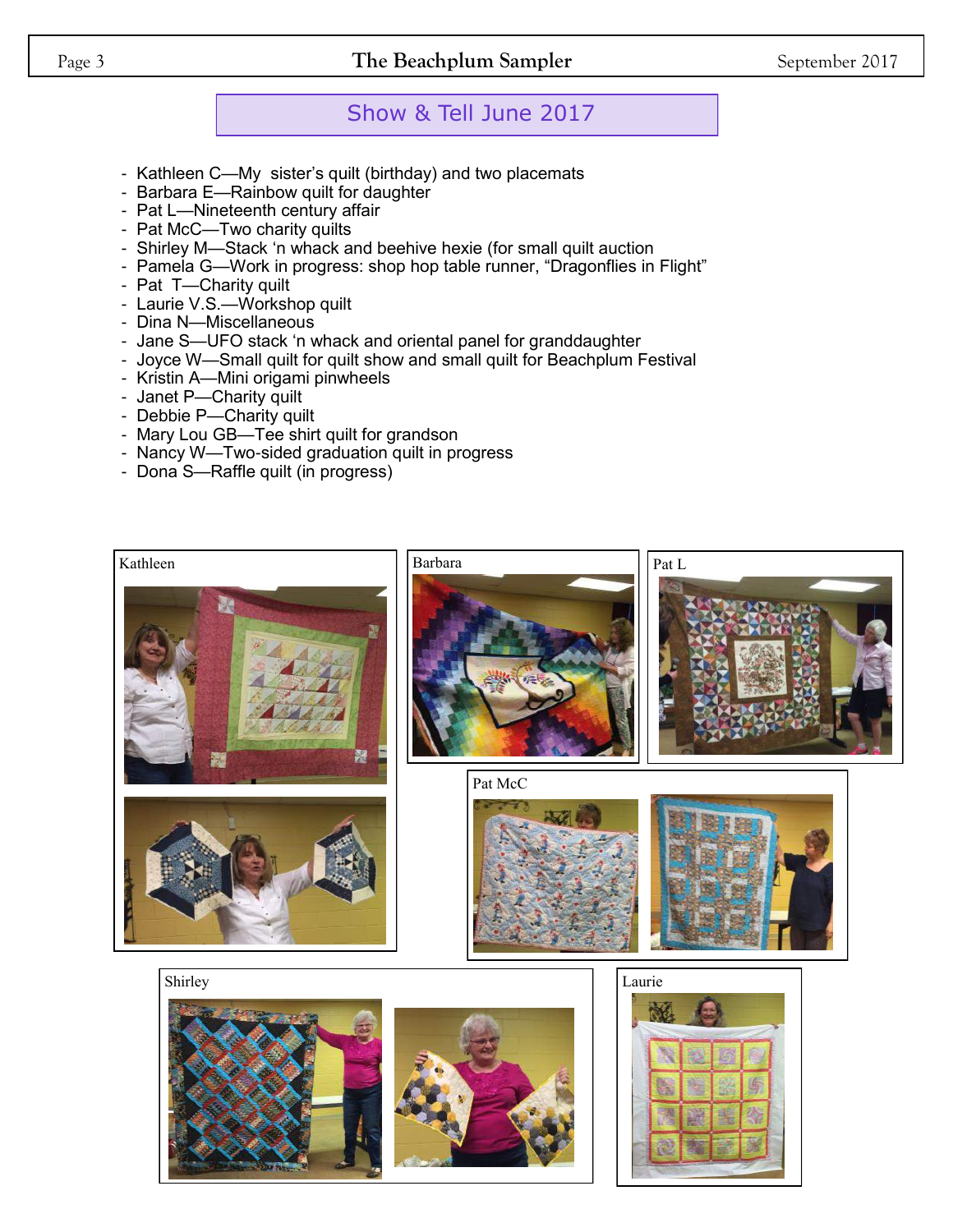## Page 4 **The Beachplum Sampler** September 2017















Kristin







# Show & Tell, continued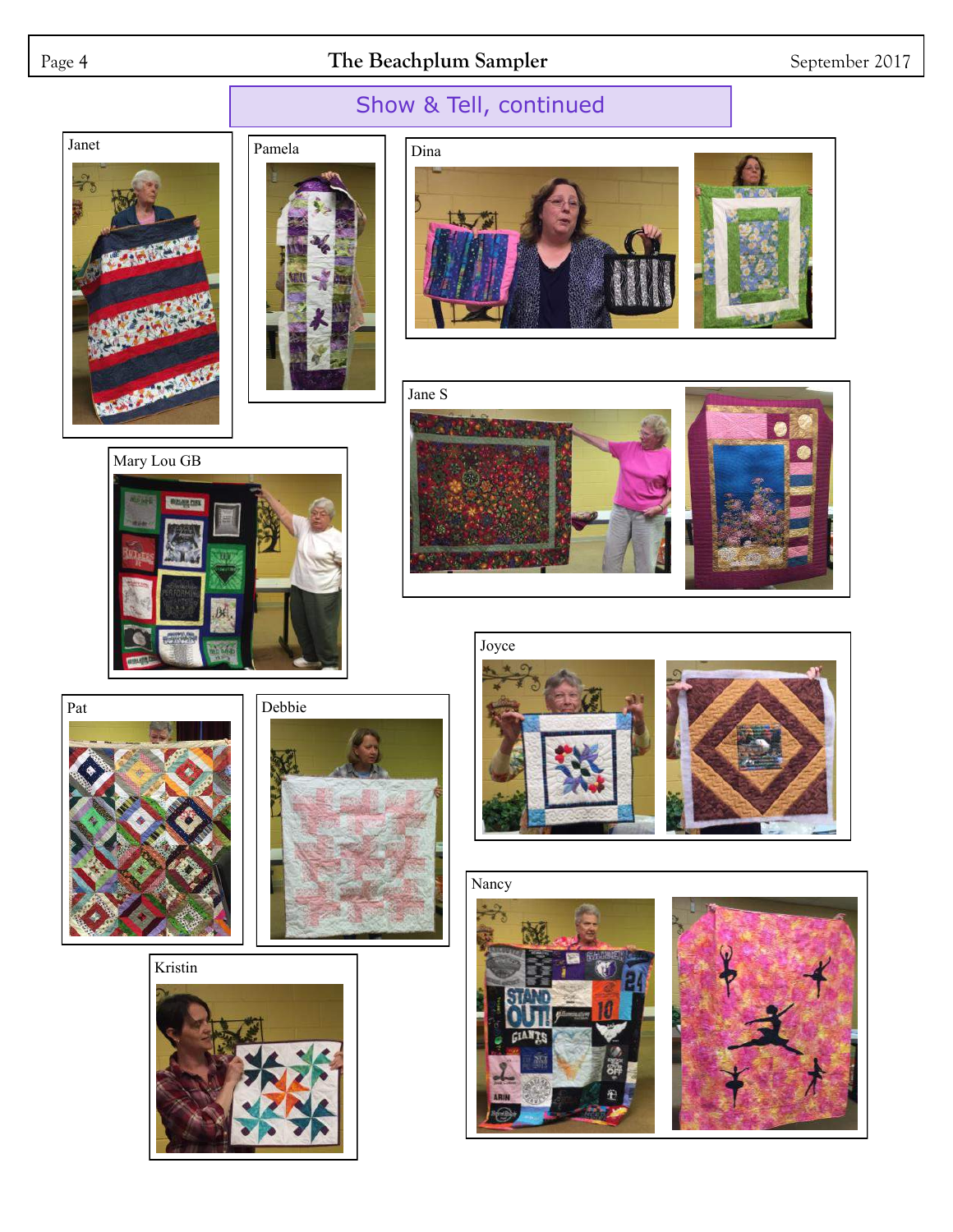# 2017 *Programs* 2018

Welcome Back Everyone!!! After a long Summer of "Fun In The Sun", sipping margaritas, tanning on the beach, lounging around the pool or just relaxing, I hope you all enjoyed yourself because; guess what? It's all a thing of the past and back to work learning new techniques and quilting.

*Listed below is a line-up of upcoming programs for our 2017-2018 Season:*

*September:* We'll begin with our Annual Pizza Party. Our first lecture of the season will be given by renowned Karen Dever, entitled "Documentation and Value of Quilts". Karen is an award winning quilter, with over 20 years as a teacher, designer and AQS Certified quilt appraiser. She lectures to guilds on changes in our quilting styles through the years and the importance of appraisals.

*October:* Our lecturer for the evening is Michelle McLaughlin, entitled "History of Sunbonnet Sue Patterns" with a Trunk show. If you have any Sunbonnet Sue quilts please bring them in for viewing. Michelle, as well as your fellow quilters, would love to see them.

*November:* Our Make-and-Take will be a wall or door hanging of "Santa". I'll bring in the sample of the project at our October meeting.

*December:* Our annual Holiday Pot Luck Dinner. If time allows we'll have a rousing game of "Quilter's Block Party," otherwise known as Quilting Charades.

*January:* Everyone's favorite game "Quilto"!

*February:* Lecture will be given by Joyce Hughes, entitled "My Journey Into Quilting" with a trunk show. Her workshop on Basic Thread Painting will follow on Saturday. Our pattern will be Poppies. This workshop promises to be a treat and should not be missed. I'm going, are you?

*March:* This meeting will be dedicated to our upcoming Quilt Show in April.

*April:* Quilt Show (no meeting will be scheduled)

*May:* With the help of Sherise B. we'll host a different "Show & Tell". Unfortunately, for one reason or another, some of our Guild members are unable to attend our "Quilt Show... So we'll bring all the Quilt Show winners in so that all can view their amazing quilts. First we'll have the **"Best in Show"** and all **"1st Place"** winners give a brief description and inspiration into the making of their quilts. Then we'll have all"**2 nd and 3rd Place"** winners, display as a whole, so that all the quilts will be shown. We would also welcome members, non-winning entries, to bring in their quilts also for viewing. *Linda A*. will be doing a workshop on the "Judy Niemeyer" paper piecing technique.

Date TBD, and additional information to follow. I'm anticipating this will be a GREAT workshop.

*June:* We'll close our season with our annual Pot Luck Dinner, group photo and installation of officers. For this evening's program, we have always come across quilting tools and are at a loss as to how to use them correctly. I would like for at least two members to volunteer, and demonstrate, how to use a specific tool or template of their choice.

*NOW:* In anticipation of our new "Programs Chair" for 2018-2019 season, I've scheduled October's 2018 Lecture & Workshop. She's the one and only "Maria Sendzik". I've seen that she is actually doing a workshop entitled "Stripping in Paradise", yes you read it correctly, but it's not rated PG13. Instead we'll do a more modest & subdued Lecture entitled "Strawberry Curves", followed by a Workshop that following Saturday. This quilt has have a Modern, Contemporary look using the Quick Curve Ruler.

Submitted by, Gloria Squicciarini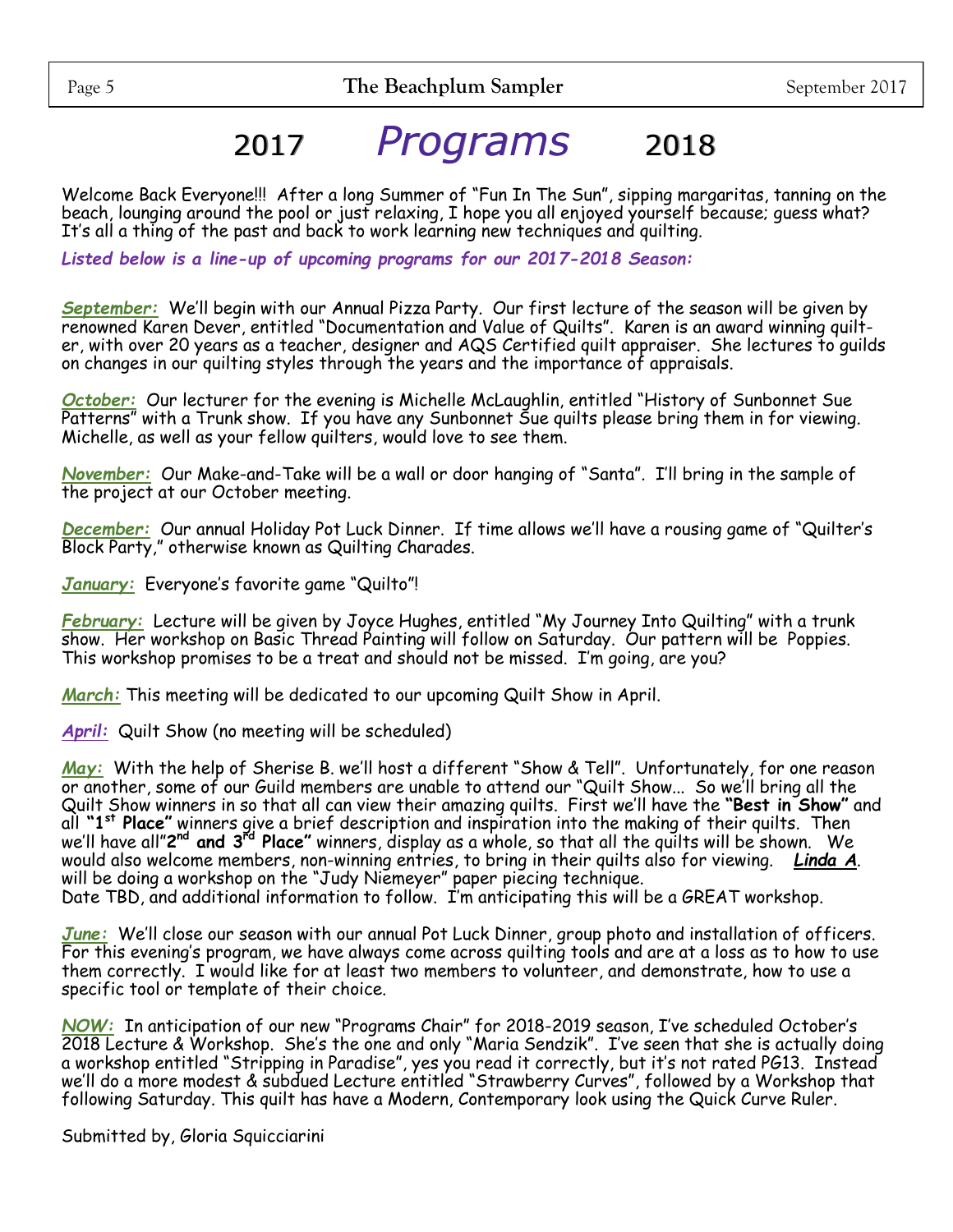| <b>BEACHPLUM QUILTERS</b>                |                            |                |
|------------------------------------------|----------------------------|----------------|
| <b>PROGRAM 2016-2017</b>                 |                            |                |
| <b>TREASURER'S REPORT</b>                |                            |                |
| <b>RECEIPTS</b>                          |                            |                |
| WORKSHOPS - Member Payments              |                            | \$413.00       |
|                                          | <b>TOTAL RECEIPTS</b>      | \$413.00       |
| <b>EXPENSES</b>                          |                            |                |
| PASSPORT PRIZES - June 2016              |                            | \$200.00       |
| PIZZA PARTY - September                  |                            | \$150.00       |
| MAKE IT SUPPLIES - November              |                            | \$95.24        |
| SPEAKER-October-Jessica Skultety         |                            | \$375.00       |
| QUILTO PRIZES - Paid 10/21/16            |                            | \$221.96       |
| QUILTO PRIZES - Paid 12/16/16            |                            | \$227.96       |
| SPEAKER - February - Connie Safaran      |                            | \$75.00        |
| UGLY FABRIC CHALLENGE PRIZES             |                            | \$56.16        |
| SPEAKER/WORKSHOP - March - Anna Faustino |                            | \$1,151.73     |
| WORKSHOP - March - Church Donation       |                            | \$100.00       |
| WORKSHOP - Iron                          |                            | \$21.34        |
| SPEAKER/WORKSHOP - May - Maria Sendzik   |                            | \$498.50       |
| WORKSHOP - May - Church Donation         |                            | \$100.00       |
|                                          | <b>TOTAL EXPENSES</b>      | \$3,272.89     |
|                                          | <b>TOTAL PROFIT (LOSS)</b> | $(\$2,859.89)$ |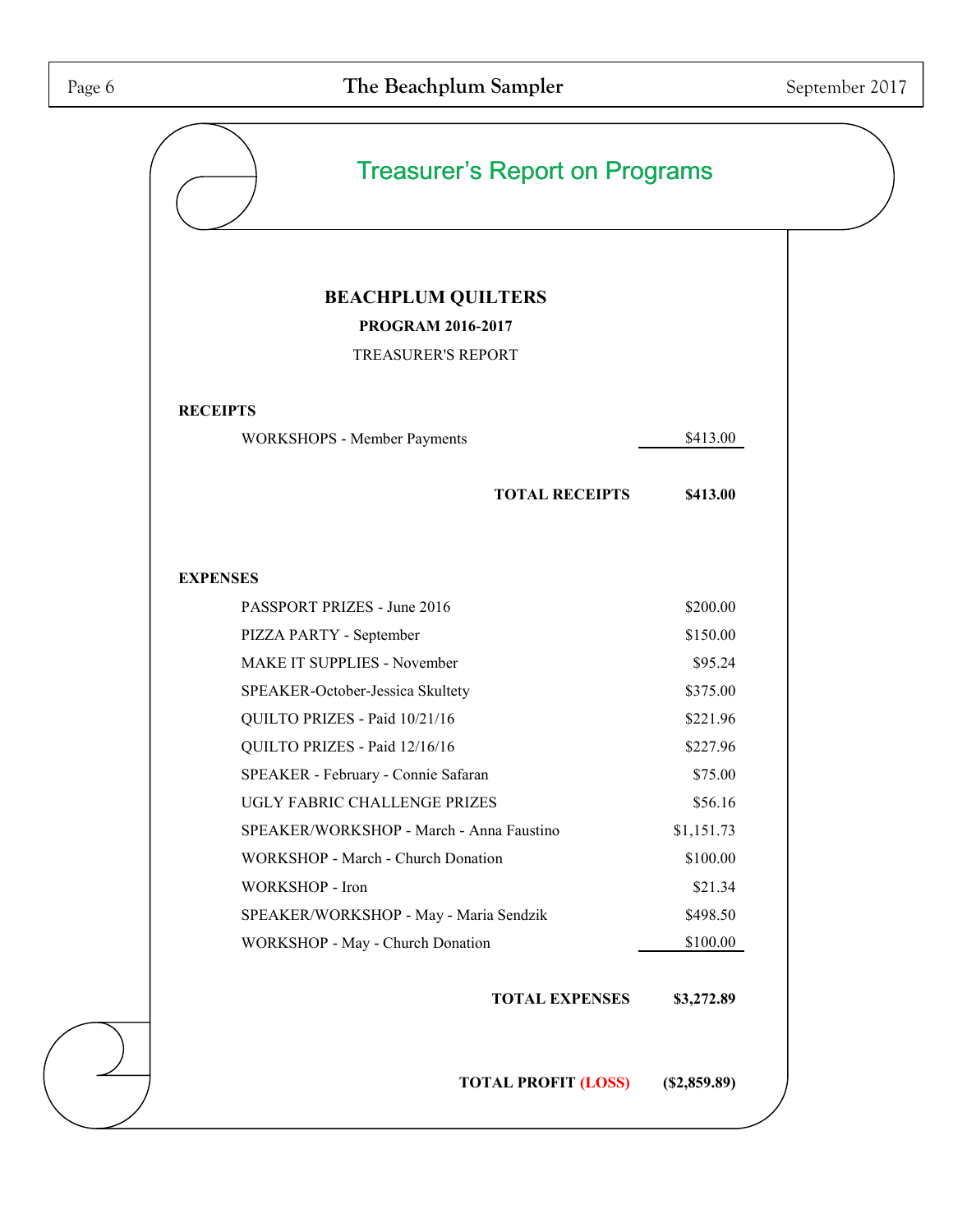| "Everything's Coming up Roses"                                                                                                                                                                                                                                                                                                                    |
|---------------------------------------------------------------------------------------------------------------------------------------------------------------------------------------------------------------------------------------------------------------------------------------------------------------------------------------------------|
| Quilt Challenge                                                                                                                                                                                                                                                                                                                                   |
| It's that time again for the Quilt Show Challenge. Debbie P and Kim G are co-<br>Ø<br>ordinating the challenge for our 2018 show.                                                                                                                                                                                                                 |
| Here is the theme information for the challenge:                                                                                                                                                                                                                                                                                                  |
| You may use a pattern of your choice or be original                                                                                                                                                                                                                                                                                               |
| 300000<br>Create something that represents the name of the variety of rose that you<br>received. The name is in the bag containing the fabric for the challenge and<br>pinned to the rules for the challenge. For example, if you received the name<br>Oh Happy Day" (which is a variety of rose) then your quilt theme is based on<br>that title |
| Use any technique or combination of techniques you wish to use                                                                                                                                                                                                                                                                                    |
| Projects can be pieced or appliqued                                                                                                                                                                                                                                                                                                               |
| Only one entry per Beachplum member                                                                                                                                                                                                                                                                                                               |
| All entries must be completed, no tops or unbound entries accepted                                                                                                                                                                                                                                                                                |
| <b>DODDDDDDDD</b><br>$\cdot$ Entries will be voted on creativity, workmanship, and adherence to size and<br>color criteria                                                                                                                                                                                                                        |
| All the challenge quilts will be displayed at the quilt show in April 2018                                                                                                                                                                                                                                                                        |
| Prizes along with ribbons will be awarded at the March 2018 meeting                                                                                                                                                                                                                                                                               |
| aaaaaaa<br><b>S</b> For a complete list of the quilt challenge rules make sure to see Debbie and<br>Kim at the September meeting. You can purchase a quilt challenge kit for<br>$\frac{6}{9}$ \$4.00.                                                                                                                                             |
| et's all have some fun with this year's quilt challenge!!!                                                                                                                                                                                                                                                                                        |
| aaaaa<br>Any questions don't hesitate to contact Debbie or Kim.                                                                                                                                                                                                                                                                                   |
|                                                                                                                                                                                                                                                                                                                                                   |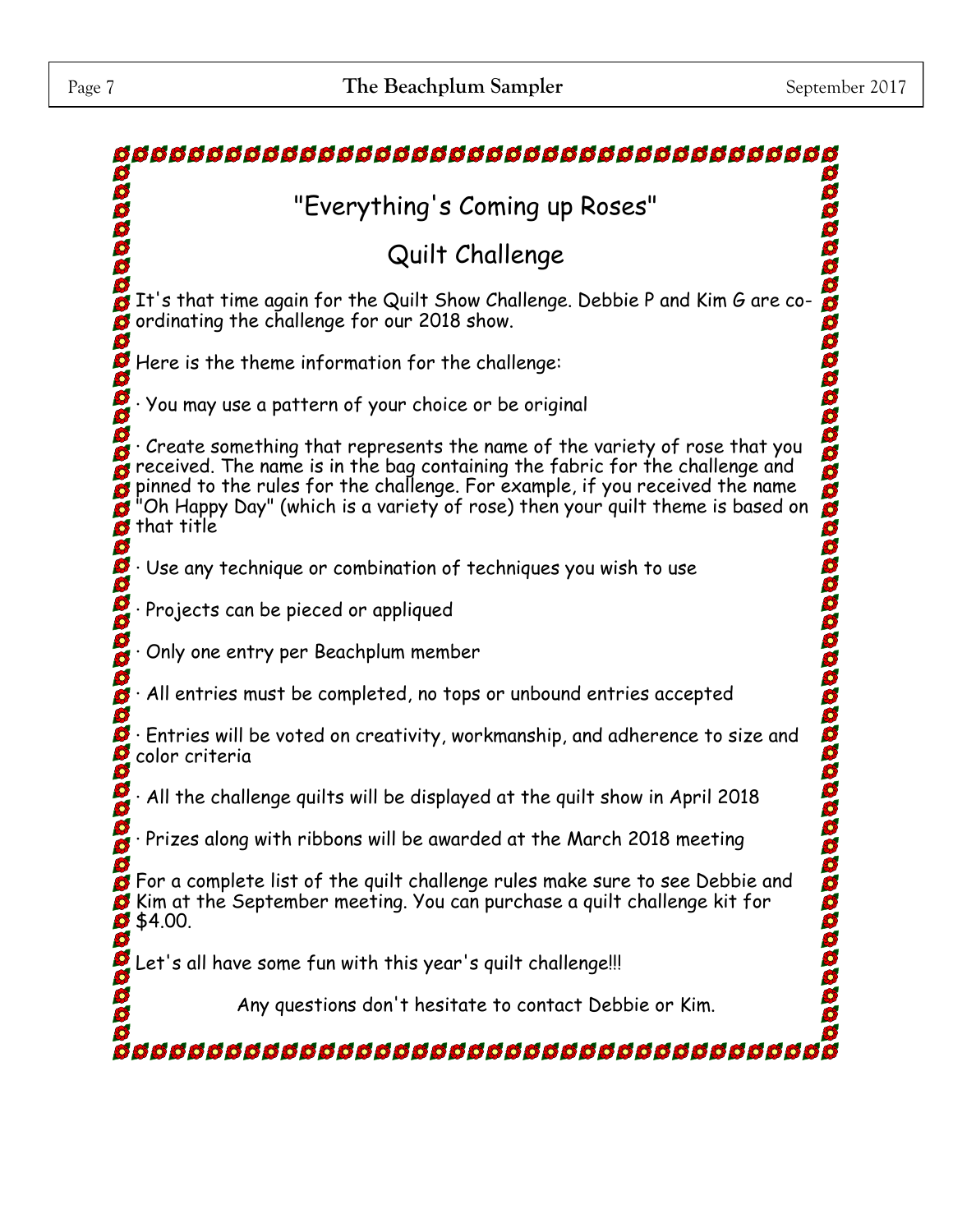# **June Block of the Month Photos**



**Upcoming Events Board Meeting** of officers and chair people will meet Friday, Sept 8, 68 PM at Laurie's house. RSVP by Sept 1. Sept 10, 9-4 PM – **BeachPlum Festival** at Island Beach State Park, www.friendsofibsp.org **2018 Quilt Show Committee meeting**: Thursday September 28th at 6:30 PM at Kathleen Cox's home. We would like to have one representative from each committee. Kathleen Cox 1257 Indian Hill Road Toms River, NJ 732-608-9337 Thank you. Kathleen and Sue

Oct 14, 10-4 PM - **Jersey Shore Makerfest** at Pine Belt Arena, T.R. High School, North, www.jerseyshoremakerfest.org

# **Classifieds**

**Long arm quilting services - custom, semi-custom, and all over designs available. Every quilt or project will be given individual attention to highlight the design and shine! Call or email for additional information. Kristin Alfano 317-902-2034**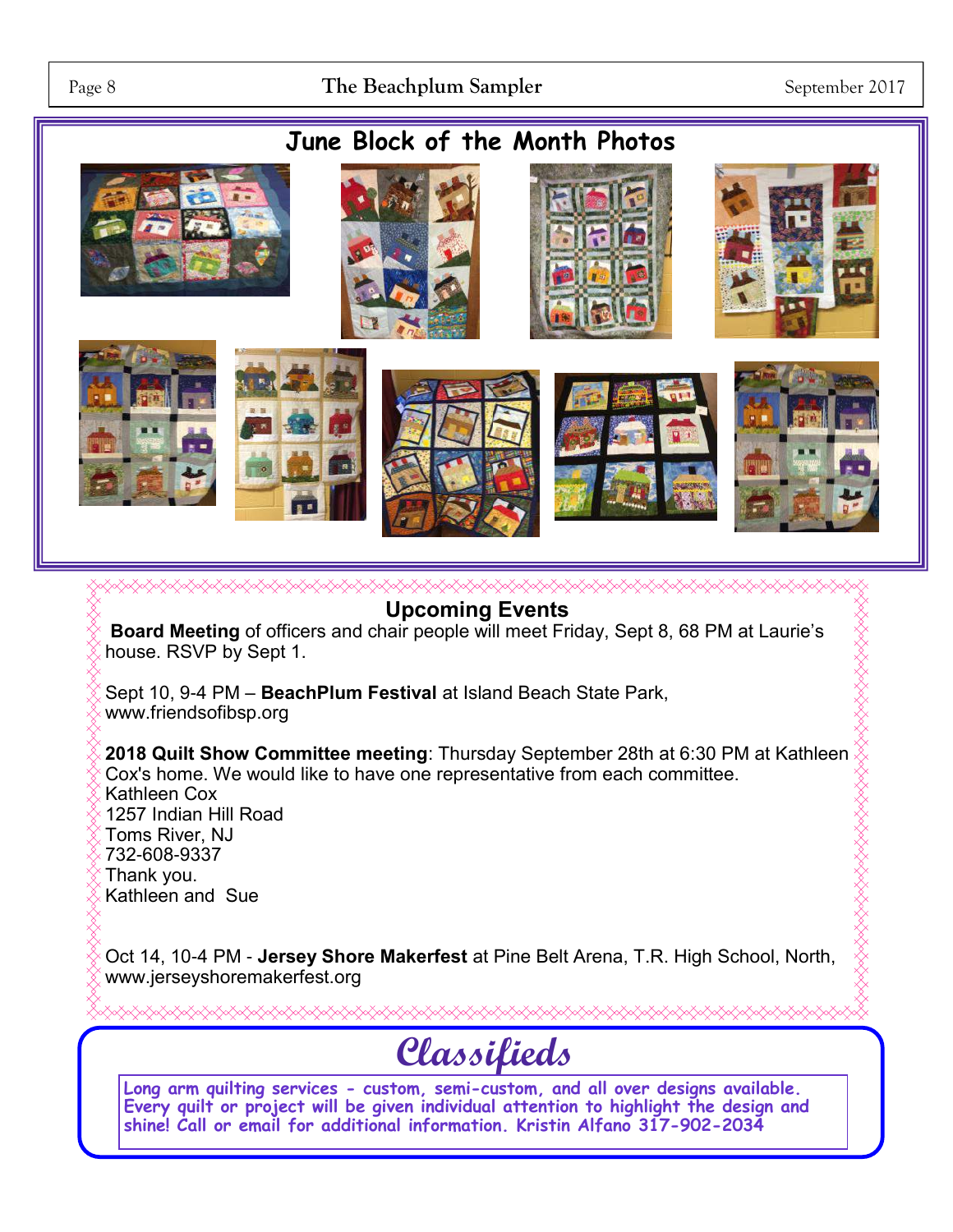